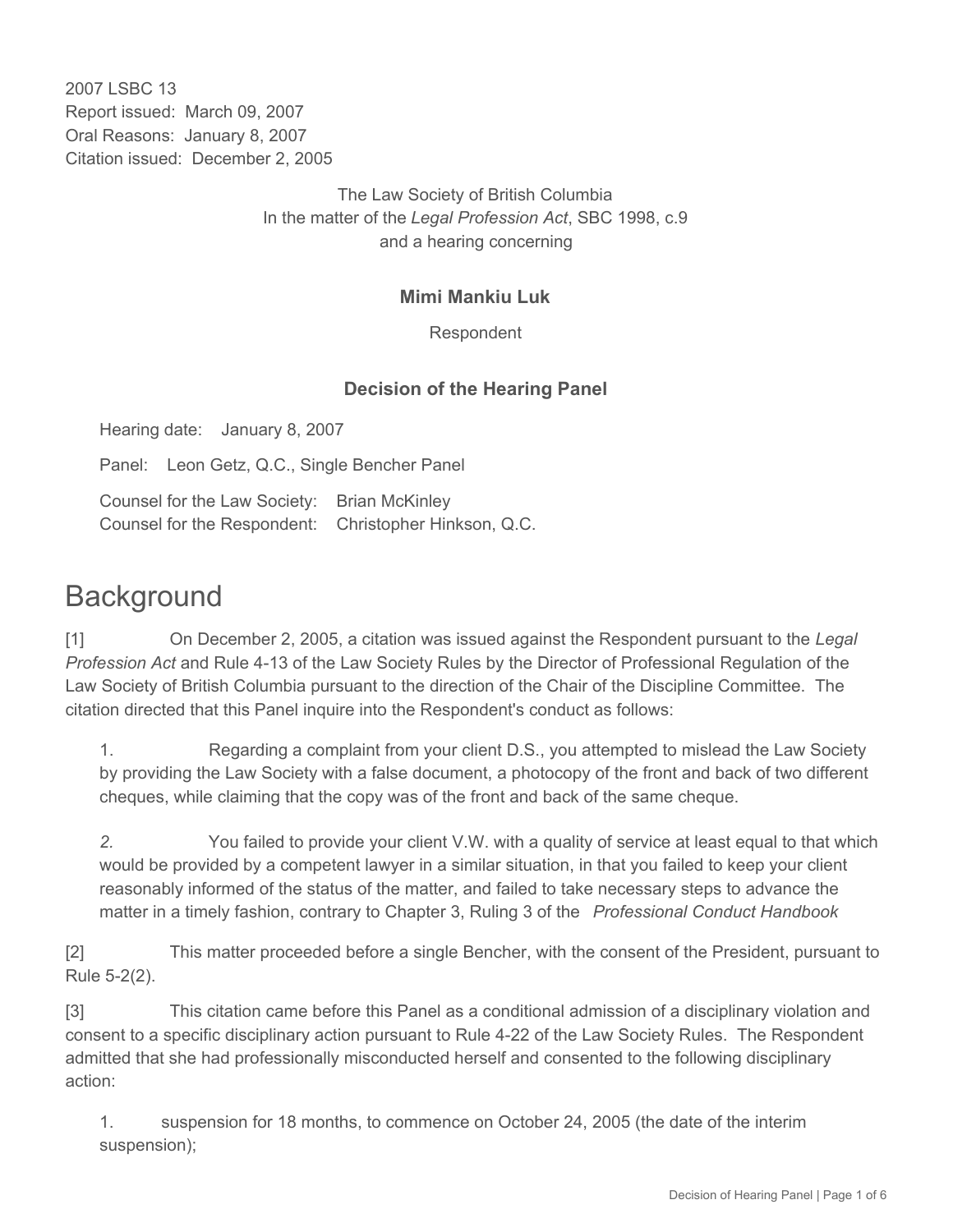2. pay costs of the proceedings in the amount of \$8,000, such costs to be paid within three months of the date of acceptance;

3. conditions on the Respondent's return to practice as set out below:

(a) practise only in a capacity approved by the Practice Standards Committee;

(b) provide an undertaking to respond to the Law Society within 14 days of receiving a request for response;

(c) undergo a practice review within three months of returning to practice and comply with all recommendations of the Practice Standards Committee;

(d) continue to take treatment from a psychiatrist and have the psychiatrist provide a report every three months to the satisfaction of the Practice Standards Committee until relieved of this condition by the Practice Standards Committee; and

(e) register for and complete to the satisfaction of the Practice Standards Committee the new small firm practice course within six months from the date of acceptance of the proposed Rule 4-22 conditional admission.

[4] A Statement of Agreed Facts was filed as Exhibit 2 in these proceedings. The Statement of Agreed Facts provided as follows:

1. Mimi Mankiu Luk was called to the bar in British Columbia on August 31, 1990. From her date of call to approximately November 1991, she practised at Clark Wilson. She was inactive in practice between November 1991 and March 1992. From April 3, 1992 until May 1992, she resumed practice with Lawrence Wong & Associates. From June 1992 until February 2000, the Respondent practised at Cohen Buchan Edwards. From February 7, 2000 until October 31, 2000, she practised with V. Brent Louie Personal Law Corporation. From November 1, 2000 until November 2002, she practised in an office-sharing arrangement with V. Brent Louie Personal Law Corporation. From November 2002 until October 24, 2005, she practised as a sole practitioner in Richmond.

### **V.W. Complaint**

2. By letter received October 29, 2004, Ms. V.W., a client of the Respondent, complained to the Law Society about the Respondent.

3. V.W. retained the Respondent at the end of 2000 to obtain a divorce. She complained that there had been considerable delays and that the Respondent had misled her about what she had done to advance the file. By the time of her complaint, V.W. had not obtained her divorce. She also complained that she had provided the Respondent with a \$2,000.00 retainer in January 2001 and never received an accounting from the Respondent for the funds.

4. By letter dated February 8, 2005, the Respondent responded to the complaint from V.W.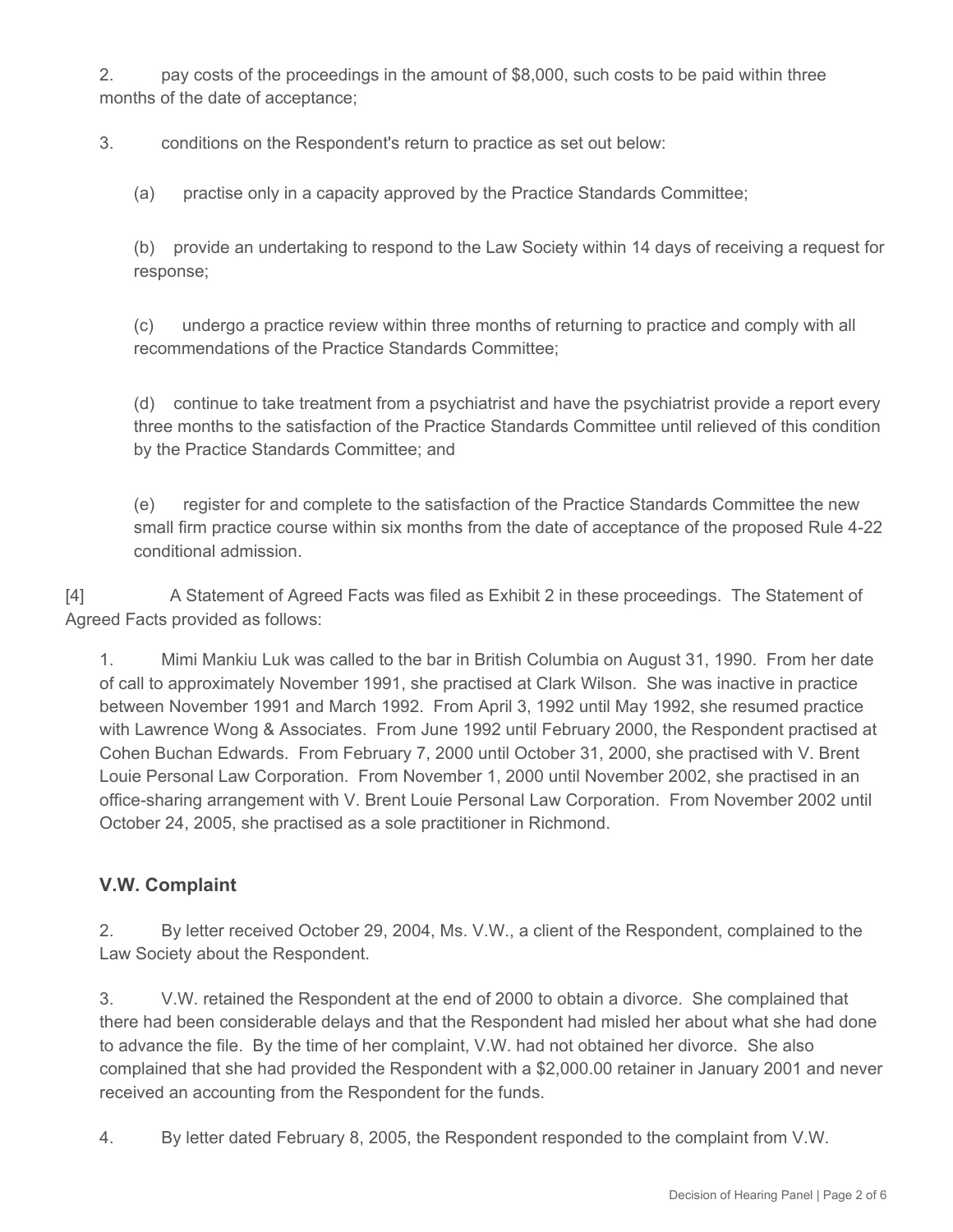5. On June 8, 2005, V.W. attended the Law Society offices and provided a taped interview with Law Society Investigator Paul Willms. During that interview, she provided a chronology of events, which she had prepared in note form prior to the interview. She also provided a copy of a statement from her bank showing the withdrawal of \$2,000.00 in cash on the 3 rd of January, 2001.

6. V.W. provided the Respondent with a \$2,000.00 cash retainer on or about January 3, 2001. In January 2001, the Respondent and V.W. arranged for a friend of V.W. to serve her ex-husband with divorce papers in Hong Kong.

7. In February 2001, V.W.'s friend R.L. signed a document in the Respondent's office to prove that she had served the divorce papers on V.W.'s husband.

8. On January 12, 2001, the Respondent filed on V.W.'s behalf a Writ of Summons, Statement of Claim, Marriage Agreement Upon Separation and a Certificate of Marriage. A Notice from the Court was issued on April 12, 2001 to the Respondent, advising that the desk Order application for divorce was returned. Following the return of the desk Order application, no documents were filed in Court with respect to the matter until October 3, 2002, when a file search was conducted on behalf of the defendant.

9. On or about May 31, 2003, V.W. attended the New Westminster Civil Registry and determined that nothing had been filed in her Court file by the Respondent following the rejection of the application on April 12, 2001.

10. V.W. claims that she spoke to the Respondent on June 1, 2003, and that the Respondent advised her that she (the Respondent) had resubmitted the application. V.W. alleges that the Respondent suggested that the registry staff may have lost the application and that the Respondent was going to check with them about it.

11. The Respondent asserts that part of the reason the Order was returned was that the Child Support Affidavit (Form 133) had to be completed and that she advised V.W. that, until she could provide information about her spouse's annual income, the form could not be submitted.

12. In July and August of 2004, V.W. went to the New Westminster Civil Registry to determine if the Respondent had filed anything on her behalf. She was advised that nothing had been filed.

13. V.W. claims that in August 2004, she contacted the Respondent by telephone, and the Respondent advised her that she had sent the application to Toronto, that Toronto was the place in charge of all divorce applications in Canada and that everything would have to go through them.

14. The Respondent denies that she advised V.W. anything about sending the application to Toronto.

15. V.W. then retained other counsel and obtained her divorce in August 2005. She claims that, as a result of not obtaining the divorce earlier, her ex-husband reduced the amount of child support payments he was making and refused to provide her with items that were required within the divorce order and that she was not able to take possession of property in Hong Kong and the property lost some value.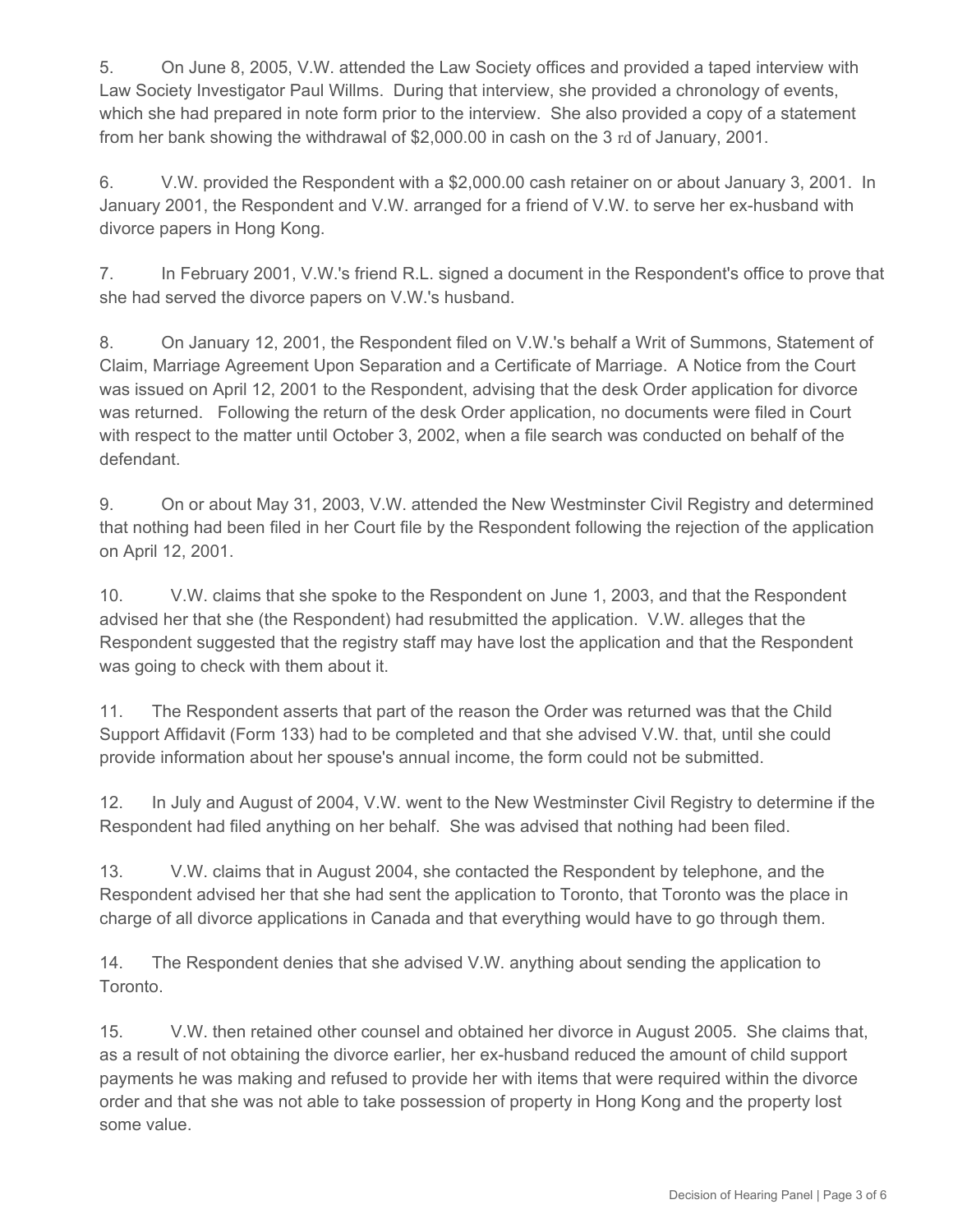16. The Respondent admits that she failed to provide her client V.W. with a quality of service at least equal to that which would be provided by a competent lawyer in a similar situation. The Respondent admits that she failed to take necessary steps to advance the matter in a timely fashion and that she failed to keep V.W. reasonably informed of the actual status of her matter.

17. The Respondent admits that her failure to provide a reasonable quality of service to V.W. in the circumstances was professional misconduct.

## **D.S. Complaint**

18. By letter dated July 29, 2003, another client, Ms. D.S., complained to the Law Society about the Respondent. D.S. stated that she retained the Respondent in September 2001, to give her some legal advice about a custody agreement and to prepare and file an application for a change of name for her son. D.S. paid the Respondent the prescribed fee of \$137.00 in advance. D.S. complained that in July 2003, she still did not have the Change of Name Certificate and that she had been having difficulty reaching the Respondent for an explanation.

19. The Respondent responded to the complaint by letter dated September 22, 2003, stating that she was scheduled to meet with D.S. in an attempt to resolve the matter directly with her. The Respondent responded further to the complaint by letter dated September 28, 2003, in which she stated that the delay in dealing with the application was partly due to the B.C. Vital Statistics office confusing D.S. with another person who had a similar name. The Respondent also cited " a change in policy and forms and requirements from the B.C. Vital Statistics office for name changes" as a further reason for the delay in processing the application. By letter dated October 2, 2003, the Respondent provided a copy of her file to the Law Society.

20. By letter dated October 2, 2003, D.S. wrote to the Law Society and advised that she had met with the Respondent on October 2, 2003, and that the Respondent had advised her that she had actually met with someone at the Vital Statistics office on May 1, 2003, and that, at that time, there was a record of the name change application and that the method of payment for the original application had been by cheque. A review of the Respondent's file and Ms. S.'s additional information by Law Society staff raised questions about the Respondent's handling of the file. Kensi Gounden, then a staff lawyer with the Professional Conduct Department, wrote to the Respondent on October 16, 2003, for clarification.

21. The Respondent responded by letter dated October 17, 2003, advising that she had obtained the Change of Name Certificate for D.S. The Respondent further responded by letter dated November 22, 2003. In that letter, the Respondent advised that she had mailed the original application for the name change along with the required fee in October 2001. She claimed that she had issued a cheque from her general account prior to receiving retainer funds from D.S. She claimed that she was " informed by the Department of Vital Statistics that they had received D.S.'s application" .

22. By letter dated December 4, 2003, Law Society staff pressed the Respondent for further information to substantiate her explanation.

23. On December 8, 2003, the B.C. Vital Statistics Agency advised that their records showed that the change of name process for Ms. S.'s son was first initiated on October 7, 2003.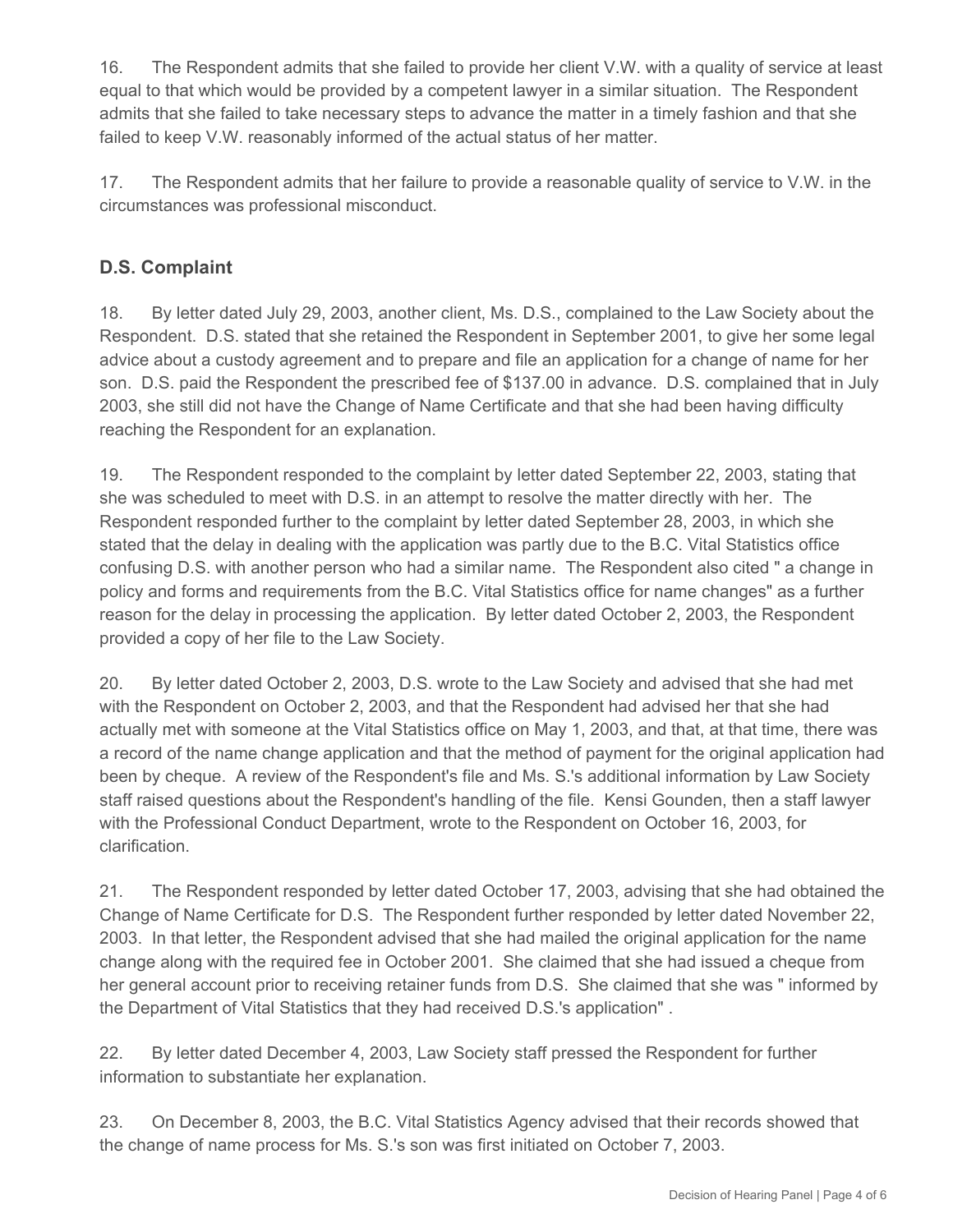24. On January 19, 2004, Mr. Hinkson, Q.C. wrote to the Law Society to advise that he had been retained by the Respondent. Law Society staff continued to press for an explanation for the inconsistency between the Respondent's earlier response that she had initiated the application in 2001, and the records from Vital Statistics that the process had not started until October, 2003.

25. On June 7, 2004, Howie Caldwell, staff lawyer with the Professional Conduct Department, wrote to Mr. Hinkson to advise that he now had conduct of the matter and to request a response from the Respondent.

26. By letter dated August 24, 2004, the Respondent responded directly to Mr. Caldwell. In that letter she confirmed that she did complete and mail the name change application for Ms. S. and that she was told by the Vital Statistics Department that her application had been received. She claimed to have made no record of the name of the individual to whom she spoke to at the Vital Statistics office on May 6, 2003.

27. By letter dated August 26, 2004, Mr. Caldwell requested that the Respondent provide the Law Society with a copy of the cancelled general cheque that was issued in payment of the fee. By letter dated October 6, 2004, Mr. Hinkson forwarded a letter from the Respondent dated September 30, 2004, in which she forwarded an enclosed copy " of the general cheque in the amount of \$137.00 that was issued to pay for the Vital Statistics filing fee. I have been unable to locate the original cancelled cheque." By letter dated February 1, 2005, Mr. Caldwell wrote to Mr. Hinkson requesting a copy of the cancelled cheque from the Respondent's bank.

28. By letter dated March 21, 2005, Mr. Hinkson forwarded " a copy of the cancelled cheque which Ms. Luk has sent to me with regard to the above matter."

29. By letter dated May 2, 2005, D.P. of the British Columbia Vital Statistics Agency advised the Law Society that it appeared that the front and back of the copy of the cheque provided by the Respondent were from two different cheques. She also advised that the apparent back of the cheque bore a number which appeared to be associated with a file from the Respondent's Law Corporation for another client.

30. In response to further inquiries from the Law Society Mr. Hinkson wrote on July 5, 2005, to advise that he had received instructions from the Respondent that " the photocopies of the cheque which accompanied my letter of March 21, 2005 were indeed photocopies of two different cheques and that as you have previously determined the back of the cheque relates to a payment on behalf of another client."

31. The Respondent admits that she attempted to mislead the Law Society in its investigation of the complaint against her by providing the Law Society with a false document, and in so doing committed professional misconduct.

[5] After considering the circumstances set out in the Statement of Agreed Facts and having heard the submissions of counsel, the Panel accepts the admission and finds the Respondent guilty of professional misconduct.

[6] The Panel finds the penalty proposed by the Respondent, and recommended by the Discipline Committee, to be appropriate in all of the circumstances.